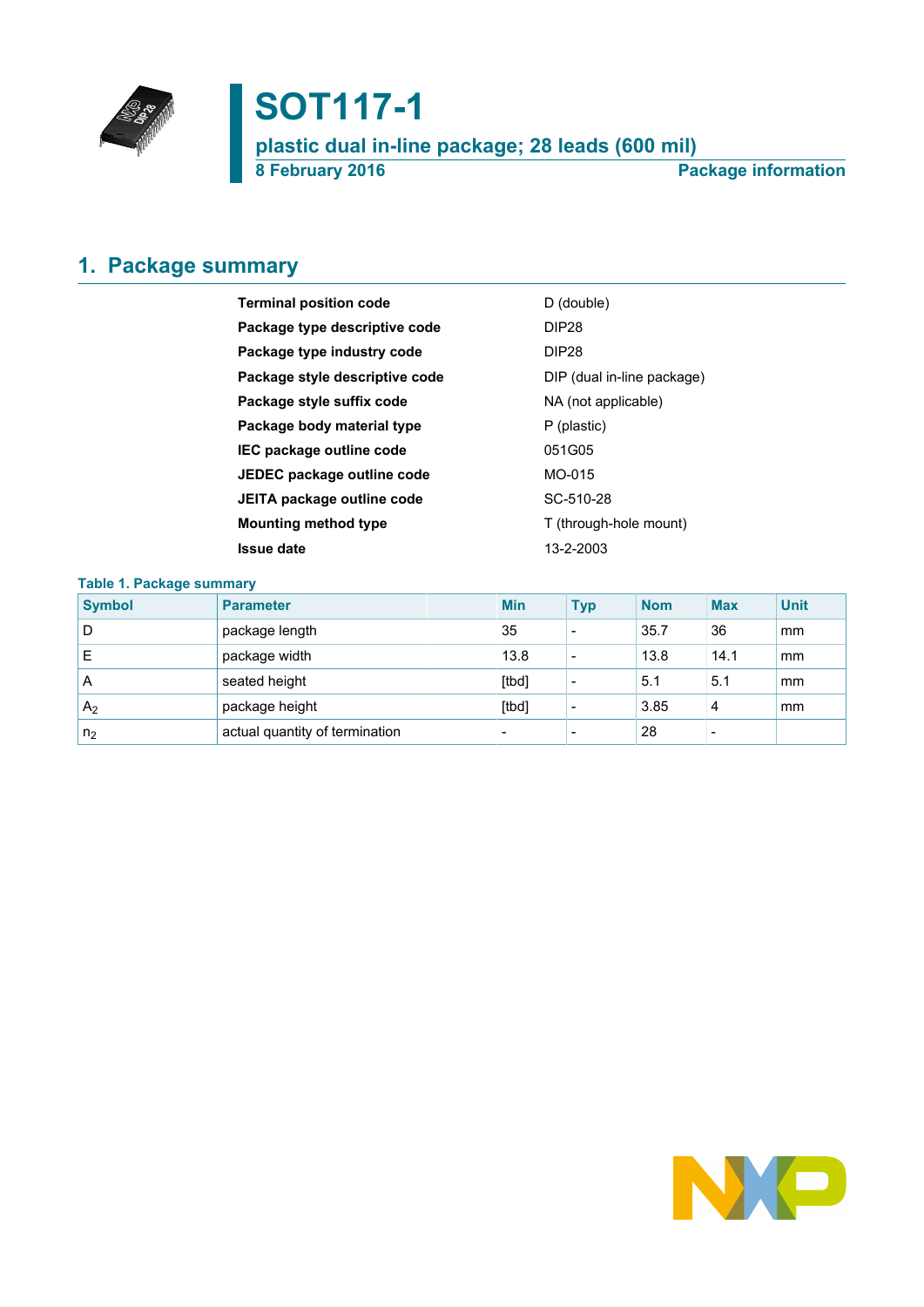**plastic dual in-line package; 28 leads (600 mil)**

# <span id="page-1-0"></span>**2. Package outline**

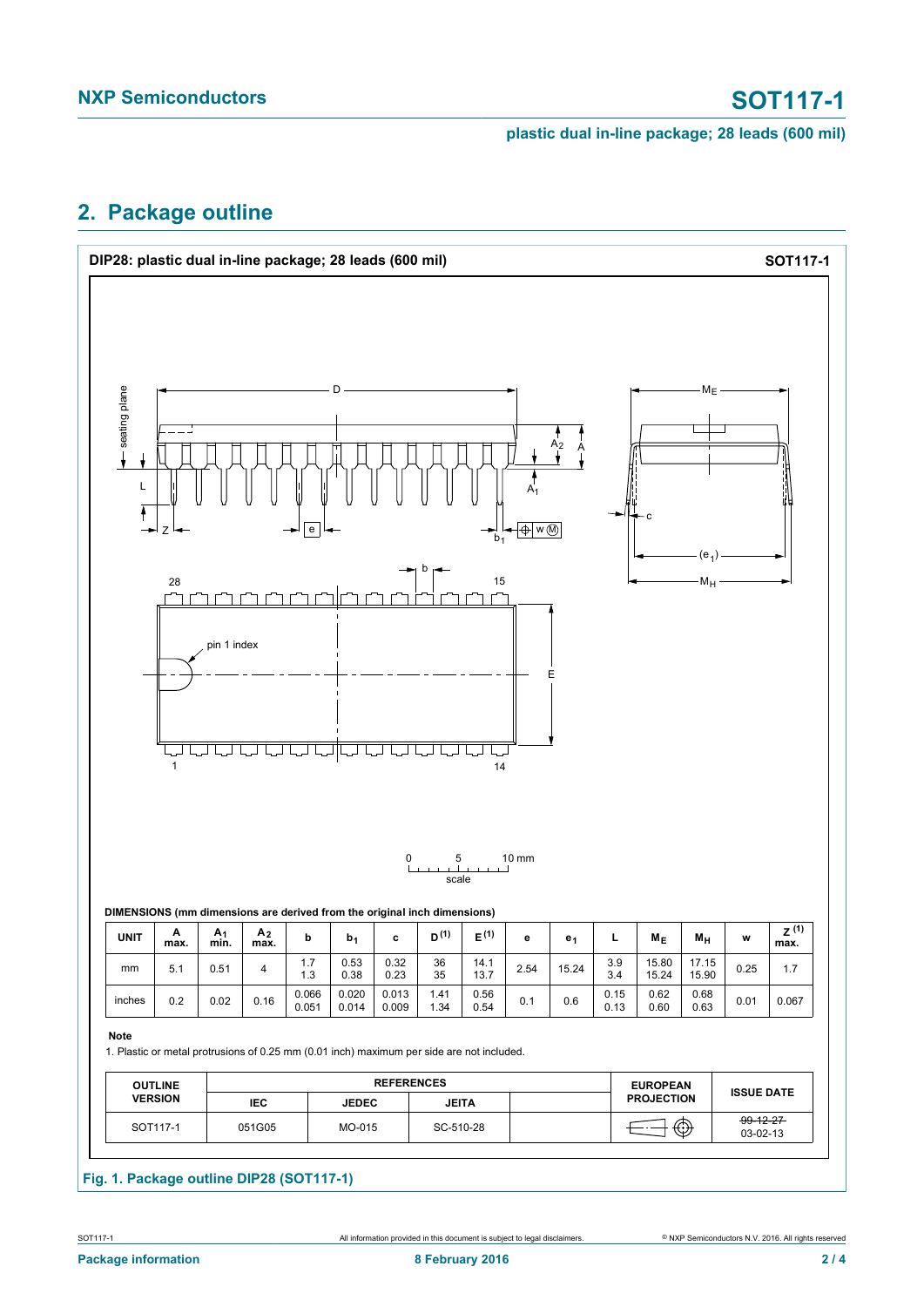### **plastic dual in-line package; 28 leads (600 mil)**

## <span id="page-2-0"></span>**3. Legal information**

#### **Disclaimers**

**Limited warranty and liability** — Information in this document is believed to be accurate and reliable. However, NXP Semiconductors does not give any representations or warranties, expressed or implied, as to the accuracy or completeness of such information and shall have no liability for the consequences of use of such information. NXP Semiconductors takes no responsibility for the content in this document if provided by an information source outside of NXP Semiconductors.

In no event shall NXP Semiconductors be liable for any indirect, incidental, punitive, special or consequential damages (including - without limitation lost profits, lost savings, business interruption, costs related to the removal or replacement of any products or rework charges) whether or not such damages are based on tort (including negligence), warranty, breach of contract or any other legal theory.

Notwithstanding any damages that customer might incur for any reason whatsoever, NXP Semiconductors' aggregate and cumulative liability towards customer for the products described herein shall be limited in accordance with the *Terms and conditions of commercial sale* of NXP Semiconductors.

**Right to make changes** — NXP Semiconductors reserves the right to make changes to information published in this document, including without limitation specifications and product descriptions, at any time and without notice. This document supersedes and replaces all information supplied prior to the publication hereof.